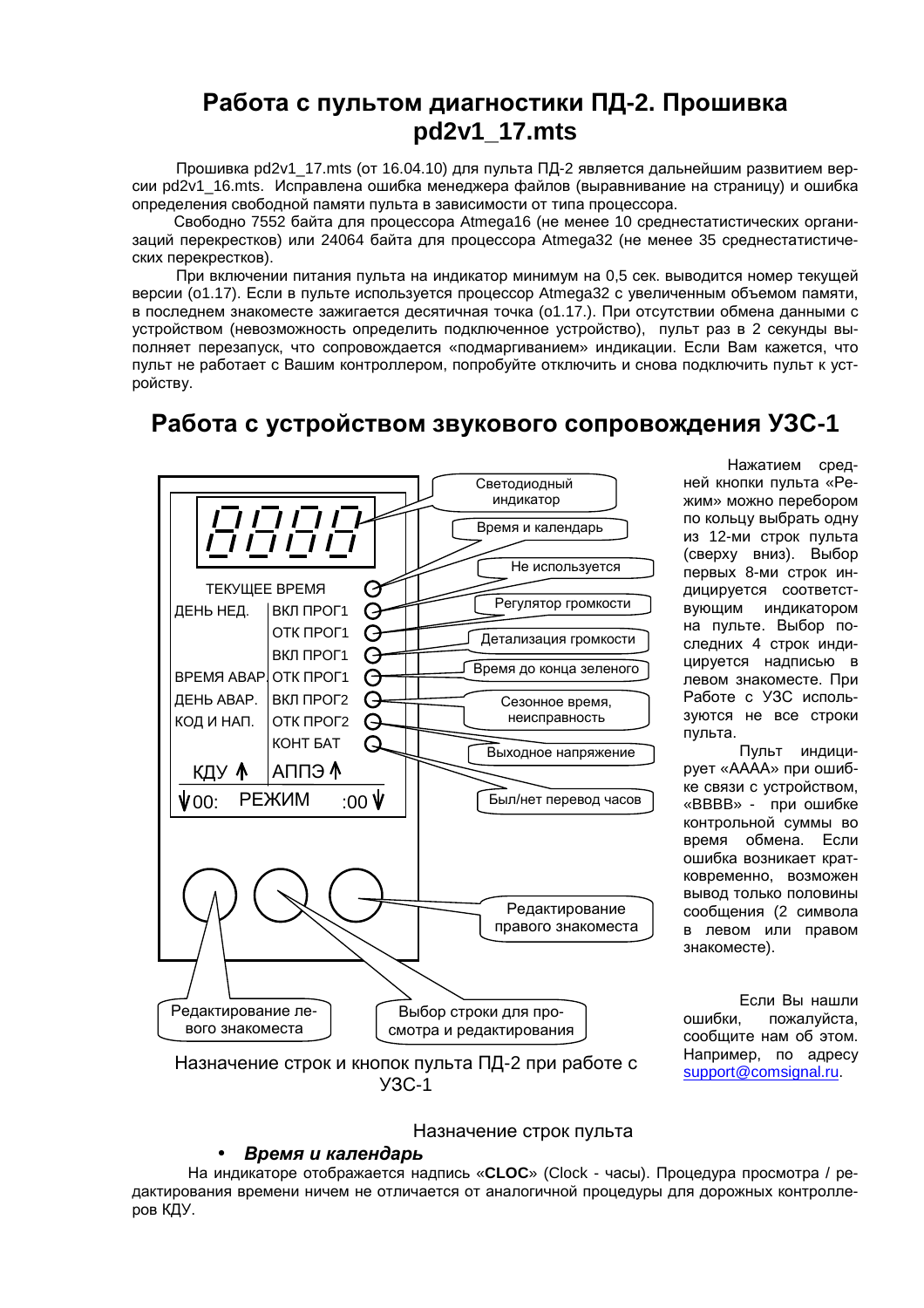### Ппан

На индикаторе Вы увидите «PLAn». Неиспользуемая строка.

#### $\bullet$ Регулятор громкости

Положение регулятора индицируется в правом знакоместе от 00 до 99% (99% и 100% отображаются числом 99). Левое знакоместо потушено. Нажатием левой кнопки громкость дискретно уменьшается на 5%, нажатием правой кнопки – увеличивается на 5%. Значение громкости с шагом меньше 5% можно задать из конфигуратора УЗС.

В обязательном порядке громкость регулируется под ширину проезжей части при первоначальной установке УЗС на объекте.

### • Детализация громкости

В левом знакоместе выводится громкость по текущему плану (от 00 до 99%), в правом итоговая громкость (от 00 до 99%) с учетом положения регулятора громкости.

### • Время до конца зеленого

Устройство УЗС автоматически вычисляет время зеленого сигнала светофора для корректного перехода на ускоренное пищание. Оставшееся время работы устройства в секундах отображается в шестнадцатиричном виде (Hex). Старший байт выводится в левое знакоместо, младший байт - в правое. Если время горения зеленого сигнала увеличилось, на индикаторе останется состояние «0000». Служебная строка для диагностики.

### Сезонное время, неисправность

В левом знакоместе выводится состояние переключателя, разрешающего сезонный перевод времени по правилам Российской Федерации. «00.» - перевод времени запрещен, «01.» перевод времени разрешен. Нажатием левой кнопки пульта можно изменить состояние переключателя.

В правом знакоместе выводится «ЕЕ» в случае, если литиевая батарея часов разрядилась или отсутствует (например, нет контакта).

### • Выходное напряжение

Устройство УЗС обеспечивает измерение выходного напряжения на звукоизлучателе, которое индицируется в дискретах АЦП в шестнадцатиричном виде (0..3FFh). Старший байт выводится в левом знакоместе, младший - в правом. При нулевой громкости возможно небольшое отрицательное смещение (старший байт не отображается). 1 дискрет АЦП примерно соответствует 15 мВ. Служебная строка для диагностики.

#### Был/нет автоматический перевод часов

На индикаторе «0000», если с момента последнего ввода (коррекции) времени автоматического перевода часов на сезонное время не было. «0001», если был перевод на летнее время. «0002», если был перевод на зимнее время.

#### • Менеджер файлов

На индикаторе отображается «П-00». Правая кнопка пульта увеличивает номер файла на единицу, позволяя перебирать по кольцу до 99 файлов. Левой кнопкой пульта можно запустить выбранный файл на исполнение. Файл номер 0 запустить нельзя.

Работа в этом режиме осуществляется так же, как и в КДУ-ЗМ, Н, С. Отличие только в том, что планы громкости отображаются символами «ПУ», а не «ПП». И нет необходимости переключать какие-либо тумблеры или переставлять перемычки в устройстве.

#### Ручное управление  $\bullet$

На индикаторе отображается «РУ00». Устройство УЗС-1 не поддерживает ручного управления. Строка не используется.

#### • Диспетчерское управление и «зеленая улица»

На индикаторе отображается «dy 0». Устройство УЗС-1 не поддерживает диспетчерского управления и команд «зеленой улицы». Строка не используется.

#### • Координированное управление

На индикаторе отображается «СУ00». Устройство УЗС-1 не поддерживает координированного управления из центра. Строка не используется.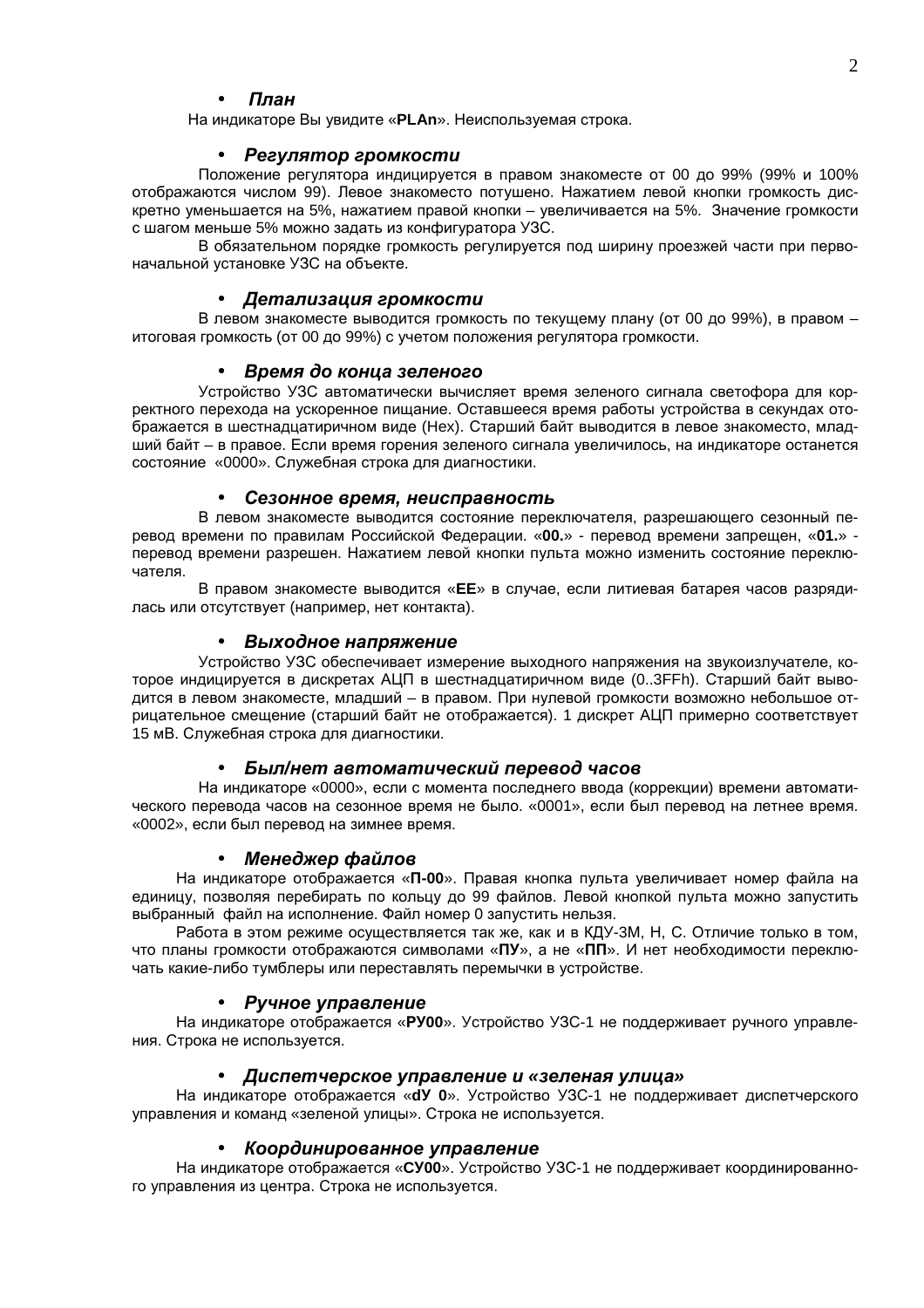

## Работа с контроллерами КДУ-3Н, С

Работа пульта с КДУ-3Н контроллерами полностью аналогична работе с КДУ-3М, за исключением замера токов и напряжения сети. Поскольку эта функция не поддерживается, вместо замера всегда выводится число 99, номер текущего канала не индицируется.

Работа пульта с контроллерами КДУ-3С осуществляется аналогично КДУ-3Н за исключением индикации номеров неисправных каналов (коды аварий AA, BB, BD, СС, CD). Поскольку каж-ДЫЙ СИЛОВОЙ ВЫХОД КОНтроллера оборудован всеми датчиками, выводится не номер направления, а номер силового выхода контроллера (1бывший 1 красный, 2 бывший 1 желтый, 3 бывший 1 зеленый, ..., 32 - бывший 12 зеленый).

Назначение строк и кнопок пульта ПД-2 при работе с КДУ-ЗН, С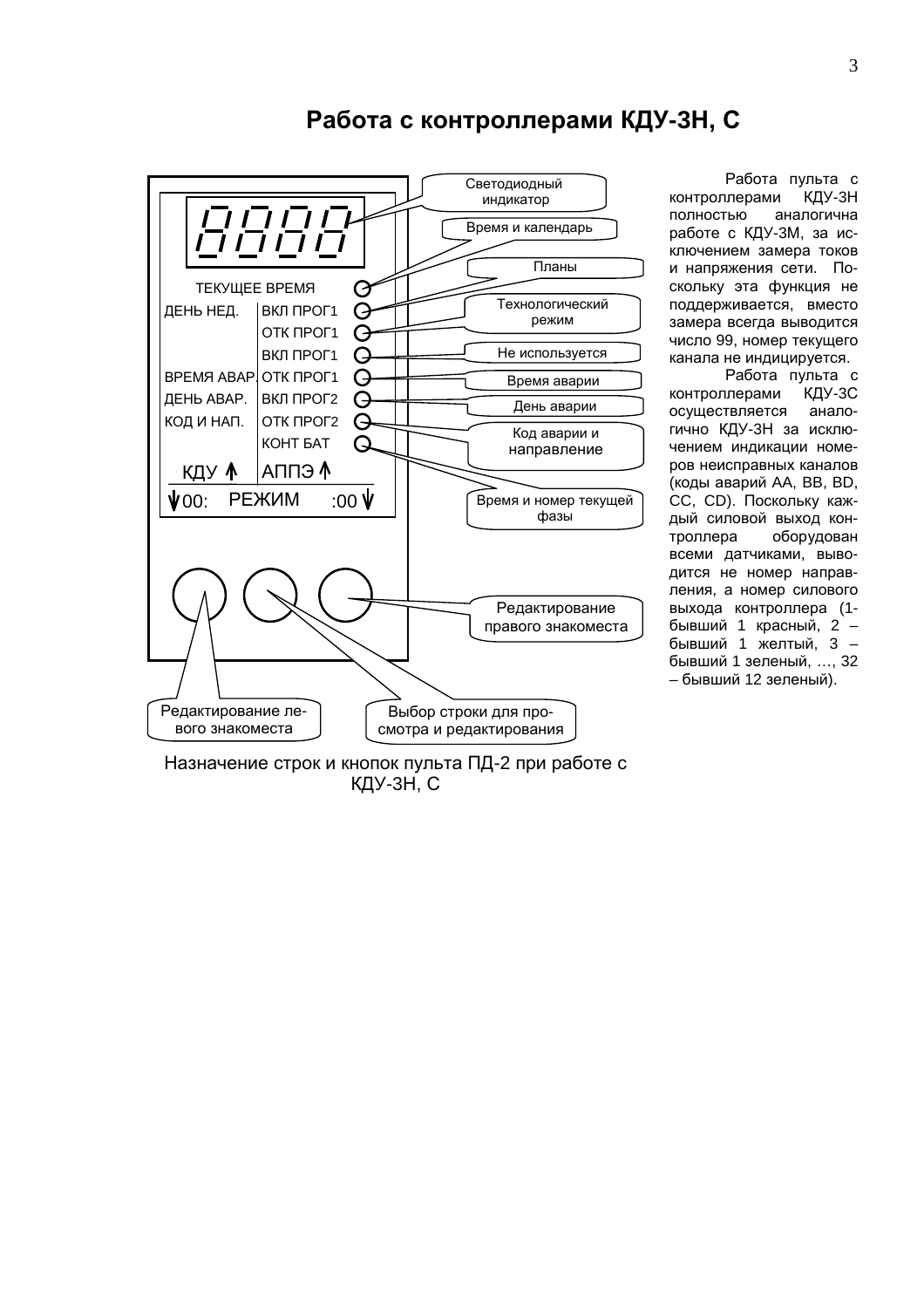

## Работа с контроллерами КДУ-3М

Работа пульта с контроллерами КДУ-3М аналогична работе  $\mathbf{c}$ КДУ-3 за исключением первых двух строк:

- время и календарь,

- планы.

При замере токов число 99 примерно соответствует току 2 А в «ламповом» режиме и 0,55А в «светодиодном».

Также, в левом знакоместе строки «день аварии» левой кнопкой можно выбирать записи в журнале аварий и просматривать их в строках «время аварии», «день аварии», «код и направление».

Остальные строки и принципы работы остаются такими же, как для КДУ-3.

## Назначение строк и кнопок пульта ПД-2 при работе с КДУ-ЗМ

#### Время и календарь

На индикаторе отображается надпись «CLOC» (Clock - часы). Для входа в режим просмотра/редактирования часов и календаря необходимо нажать левую кнопку пульта. При нажатии на правую произойдет то же самое, но с автоматическим переходом в режим редактирования. (инкремента года). Режим редактирования отличается от просмотра тем, что в нем не происходит ежесекундного обновления индикации. Часы контроллера в это время продолжают идти.

Нажатием левой кнопки показания в левом знакоместе увеличиваются на единицу (инкремент). Если, удерживая левую кнопку нажатой, нажать среднюю, произойдет уменьшение показаний на единицу (декремент). Нажатие правой кнопки пульта точно так же модифицирует показания в правом знакоместе. Как только Вы начинаете изменять показания в какой-либо строке пульта, Вы оказываетесь в режиме редактирования, когда индикация не обновляется, хотя часы контроллера продолжают идти.

Если во время редактирования, например, минут, возникает переход от 59 к 0, часы не изменяются. Это относится к переполнению любого редактируемого значения.

Ускоренный ввод времени/даты отсутствует.

Нажатием средней кнопки пульта осуществляется выбор строки пульта. Текущая строка по-прежнему индицируется свечением светодиода на светодиодной линейке справа. При этом постоянно светится верхний светодиод, что является признаком пребывания в режиме просмотра/редактирования времени и календаря.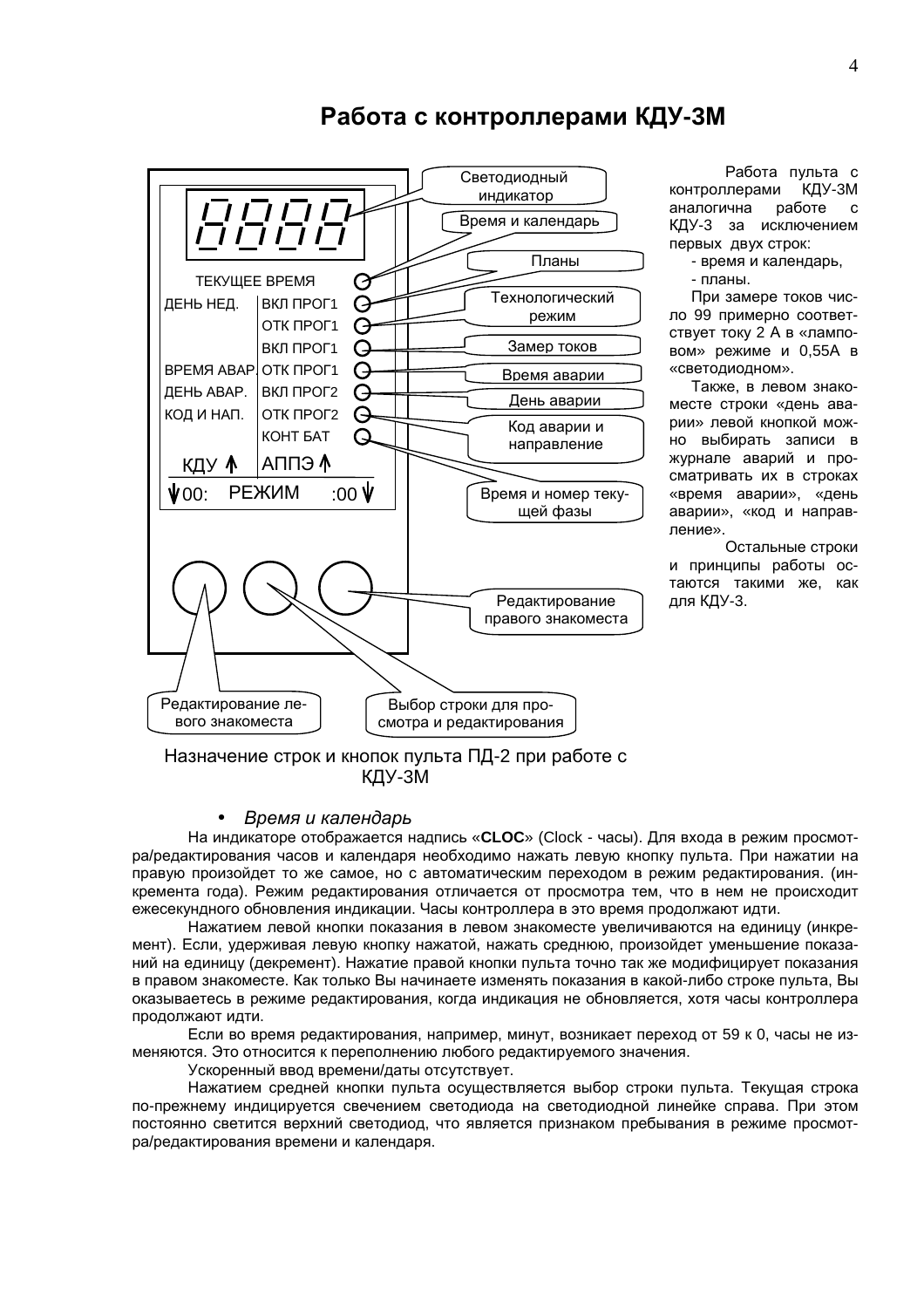#### **Fod**  $\bullet$

На индикаторе отображается текущий год. Например, «2005». На линейке светодиодов справа светится верхний светодиод.

Диапазон изменения года - от 2005 до 2050.

#### Число и месяи  $\bullet$

На индикаторе отображается текущее число (слева) и месяц (справа). Например, «0808» -8 августа. Светится два верхних светодиода. Диапазон изменения числа - от 1 до 28, 29, 30 или 31 в зависимости от месяца и високосности года. Месяц изменяется от 1 до 12.

На этом этапе допускается ввод некорректной даты, так как еще есть возможность изменить текущий год. Проверка корректности ввода года и даты будет выполнена еще один раз, при попытке записи времени/даты в контроллер.

#### • День недели

День недели выводится в правом знакоместе, числом от 01 до 07, как указано в таблице:

|     | Понедельник |
|-----|-------------|
|     | Вторник     |
| з   | Среда       |
|     | Четверг     |
| 5   | Пятница     |
| ี่ค | Суббота     |
|     | Воскресенье |

На светодиодной линейке справа светятся светодиоды в верхней и третьей строке. Левое знакоместо остается пустым, левая кнопка не работает.

#### Часы и минуты

На индикатор выводятся часы (слева) и минуты (справа). На светодиодной линейке справа светятся светодиоды в верхней и четвертой строке. Часы изменяются от 0 до 23, минуты от 0 до 59

#### Секунды  $\bullet$

Выводятся на индикатор в правом знакоместе. На светодиодной линейке справа светятся светодиоды в верхней и пятой строке. Если пульт находится в режиме просмотра времени, показания индикатора изменяются в соответствии с текущим временем. Если Вы находитесь в режиме редактирования, на индикаторе остается последнее считанное значение. Или последнее введеное.

Левое знакоместо пустое, но нажатием левой кнопки пульта осуществляется коррекция по сигналам точного времени. Если текущее значение секунд больше 40, происходит инкремент часов (если требуется, то и дня недели, числа, месяца и т.д.) В противном случае секунды просто обнуляются.

Для более точной коррекции рекомендуется кнопку нажать во время первого - пятого сигнала точного времени (на индикаторе « 01») и ОТПУСТИТЬ с началом шестого сигнала. Это связано с организацией обмена данными пульта и контроллера.

### Ввод нового времени

На индикатор выводится «Ent.», на светодиодной линейке справа светятся светодиоды в верхней и шестой строке. Нажатием правой кнопки пульта отредактированное время/дату можно записать в контроллер.

Перед записью выполняется проверка корректности ввода даты и года на предмет високосности. Если дата введена неправильно, на экране появится надпись «Err», а затем будет выполнен переход на строку «число и месяц», в которой вы увидите откорректированное значение. Если все верно, надо будет повторить ввод времени.

#### Выход из режима «время и календарь»  $\bullet$

На индикатор выводится «Ehit», на светодиодной линейке справа светятся светодиоды в верхней и седьмой строке. Нажатием правой или левой кнопки можно выйти из режима просмотра/редактирования времени/даты. Пульт выведет номер текущей версии и Вы окажетесь в предыдущем меню. На индикаторе будет «CLOC».

### План

На индикаторе Вы увидите «PLAn». Эта строка зарезервирована для дальнейшего использования.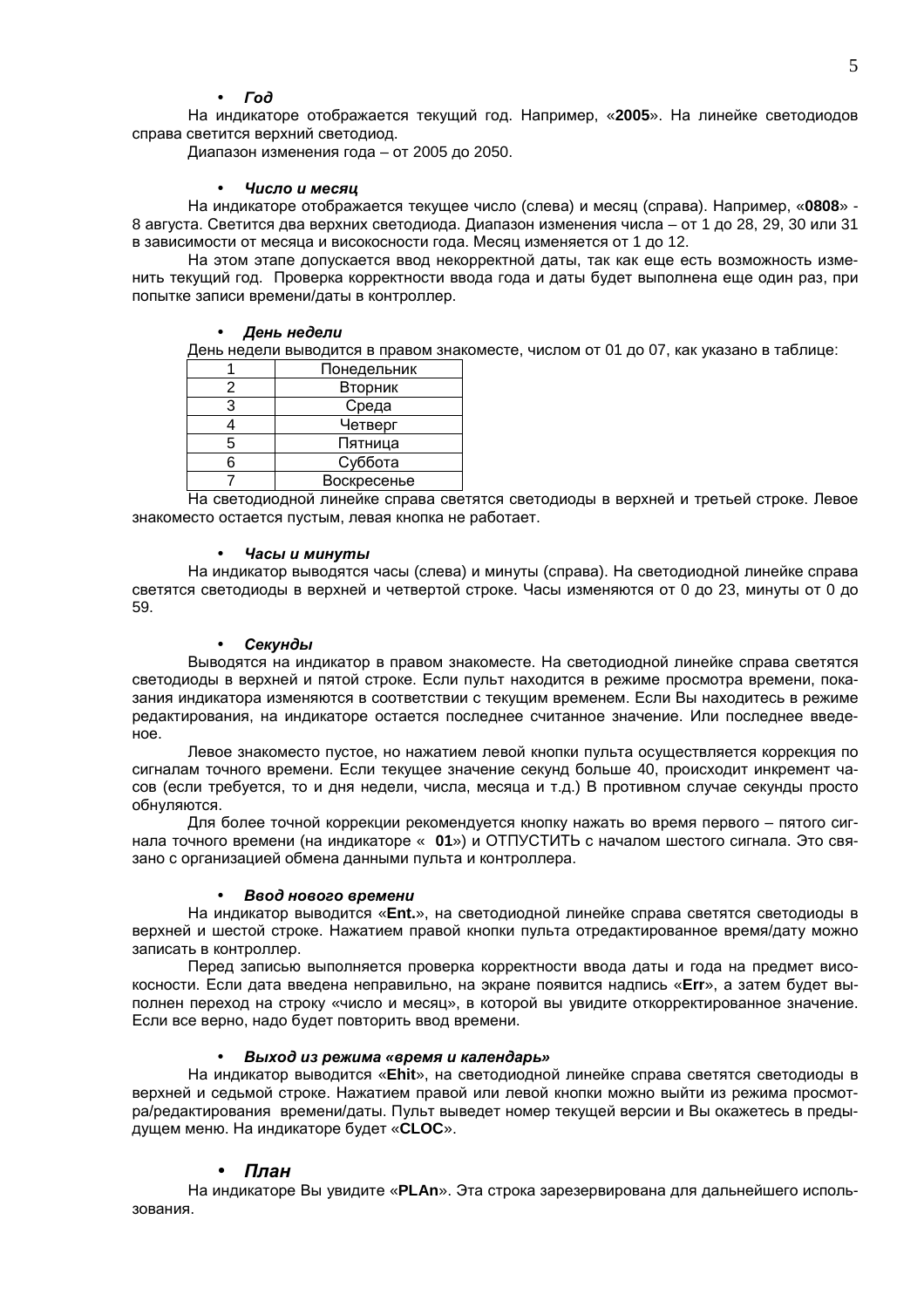# Работа с контроллером КДУ-3, доработанными КДУ-1 и КДУ-1м



На рисунке слева Вы видите внешний вид пульта.

После подключения разъема пульта к контроллеру должен пояномер виться версии пульта на индикаторе (о1.17). Это свидетельствует о наличии питания пульта. Спустя 2-3 секунды информация на индикаторе должна принять осмысленный вид и должен загореться верхний светодиод (строка «Текущее время»). Это означает, что пульт определил тип подключенного устройства и готов к работе.

Нажатием средней кнопки пульта «Режим» можно перебором по кольцу выбрать одну из 8-ми строк пульта (сверху вниз).

Пульт индицирует «АААА» при ошибке связи с контроллером. «ВВВВ» при ошибке контрольной суммы во время обмена. Если ошибка возникает кратковременно, возможен вывод только половины сообщения (2 сим-

вола в левом или правом знакоместе).

### Назначение строк пульта

### Текущее время

Отображаются текущие часы и минуты контроллера в 24-х часовом формате. Нажатием на левую кнопку увеличиваются часы, нажатием на правую - минуты текущего времени контроллера. При переходе минут с 59 на 00 происходит увеличение часов на 1. При переходе часов с 23 на 00 происходит увеличение на 1 дня недели (см. далее). Длительное удержание кнопки в нажатом состоянии для стандартных прошивок КДУ-3 не приводит к ускоренному вводу времени. В ряде спецверсий КДУ-3 в этом случае происходит увеличение показаний на 3.

### День недели

В правом знакоместе индицируется текущий день недели от 0 до 6 (левое знакоместо пустое). Нажатием правой кнопки он увеличивается на единицу. Функции ускоренного ввода нет. При переходе с 6 на 0 никаких изменений не происходит. Соответствие числа на индикаторе дням недели следующее:

Следует иметь в виду, что заказ дополнительных функций КДУ-3 может повлечь исключение некоторых других.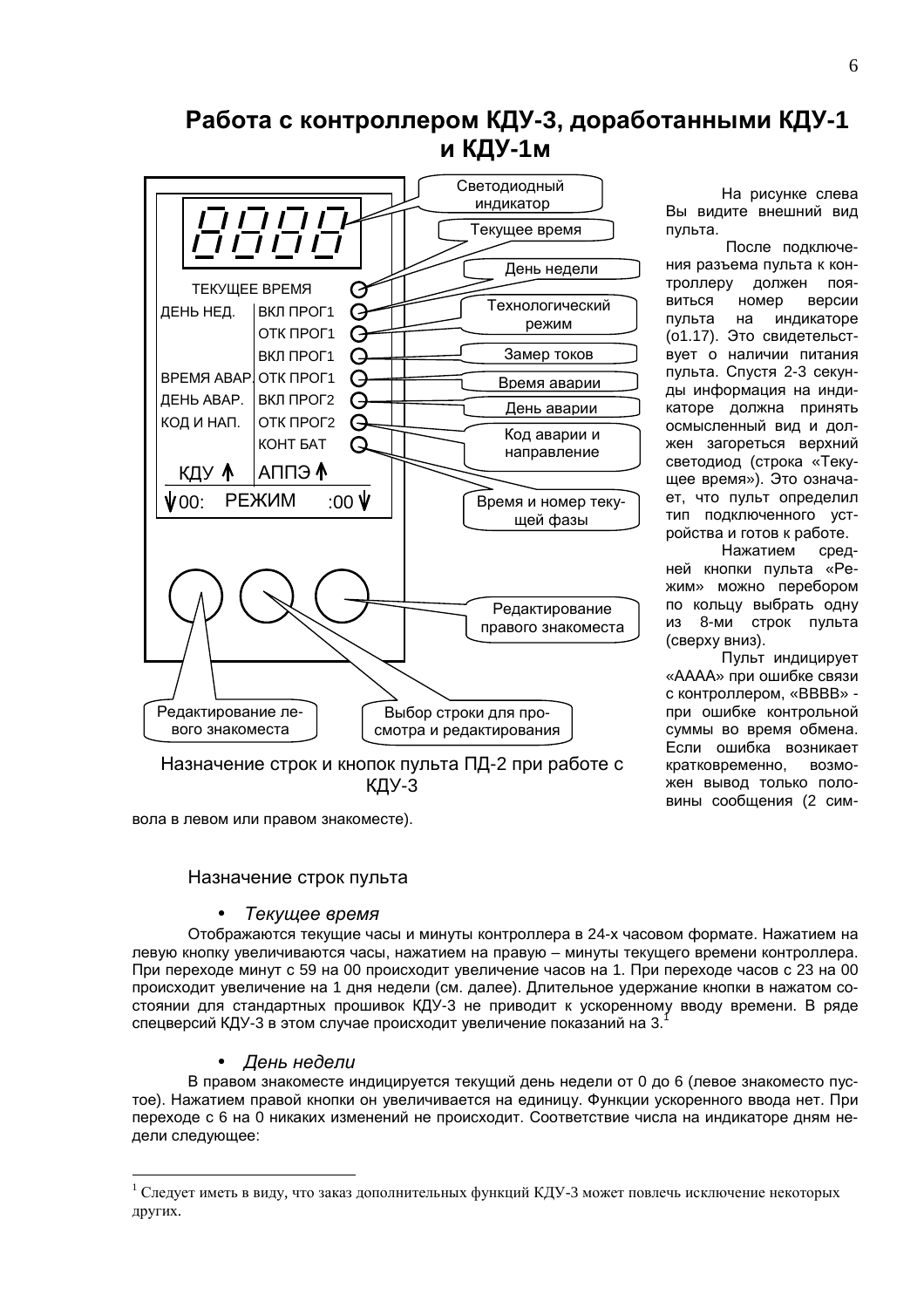|   | Понедельник |
|---|-------------|
|   | Вторник     |
| 2 | Среда       |
| з | Четверг     |
|   | Пятница     |
| 5 | Суббота     |
|   | Воскресенье |

#### $\bullet$ Технологический режим

На индикаторе высвечивается «00 00». Вход в технологический режим возможен только тогда, когда тумблер желтого мигания находится в положении «Вкл». Следует отметить, что из-за нестандартного для водителей поведения контроллера не рекомендуется включать этот режим на перекрестке. Также в технологическом режиме отключается проверка количества защитных отключений. То есть после отработки аварийной ситуации контроллер возвращается в работу. Нажатием левой кнопки перебором по кольцу в левом знакоместе пульта выбирается номер технологического режима.

Выход из технологического режима выполняется по одному из событий:

- выключение тумблера желтого мигания,
- отключение пульта диагностики от разъема,
- ввод в левом знакоместе числа 00.

Технологические режимы КДУ-3 (число в левом знакоместе пульта):

- 00 выход из технологического режима
- ◆ 01 Режим прогона в реальном времени / ручного ввода фазы (с контролями).
	- Сразу после входа в режим контроллер через «все красные» уходит в работу в соответствии с текущим временем, выставленным ранее, и опросом датчиков красных/зеленых, указанных в организации перекрестка. В правом знакоместе выводится номер первой найденной фазы, независимо от текущего состояния (обычно «01»). Нажатием правой кнопки пульта можно перебором по кольцу выбрать интересующую фазу из имеющихся в конкретной организации (1-12 рабочие фазы, 14 - желтое мигание, 15 - отключенное состояние). Выбрать промтакт (13) нельзя. Для подтверждения ввода надо нажать среднюю кнопку «Режим». С этого момента до выхода из технологического режима «01» контроллер переходит в режим ручного ввода фазы (аналогично работе с ВПУ выносным пультом управления). То есть контроллер будет находиться в выбранной фазе до тех пор, пока не будет введена следующая. Переход с фазы на фазу стандартными прошивками КДУ-3 отрабатывается без пропуска фаз, с соблюдением минимального времени фазы и всеми промтактами.
- $\div$  02 Режим поочередного включения выходов КДУ-3 без опроса датчиков тока и напряжения (без контролей по красным и зеленым).

В правом знакоместе выводится «01» и контроллер включает первый красный выход (остальные погашены). Нажатием на правую кнопку пульта можно по кольцу переключать выходы контроллера. Цифре 1 в правом знакоместе соответствует 1 красный, цифре 2 - 1 желтый, 3 - 1 зеленый, 4 - 2 красный и т. д. 0 все выходы выключены. Для КДУ-3.1 максимальное число выходов 16 (соответствует 6-ому зеленому), КДУ-3.2 - 24 (8 зеленый), КДУ-3.3 - 32 (12 зеленый).

В этом режиме интерес представляет строка «Замер токов», в которую можно попасть, не выходя из текущего режима нажатием средней кнопки пульта «Режим». В правом знакоместе можно будет увидеть результат замера тока в текущем канале.

• 03 - Режим поочередного включения выходов КДУ-3 с опросом всех датчиков тока и напряжения (с контролями по красным и зеленым), независимо от текущей организации перекрестка.

Полностью аналогичен режиму «02», только выполняется опрос всех датчиков обратной связи. При срабатывании какого-либо датчика код аварии можно посмотреть в строке «код аварии и направление» (строка выбирается нажатием средней кнопки «Режим»). Также следует отметить, что в технологическом режиме отключается проверка количества защитных отключений. То есть после отработки аварийной ситуации контроллер возвращается в работу.

 $\div$  04 - Режим прогона в реальном времени / ручного ввода фазы (без контролей). Полностью аналогичен режиму «01», только не выполняется опрос всех датчиков тока. Рекомендуется для проверки правильности организации перекрестка на ремонтном стенде.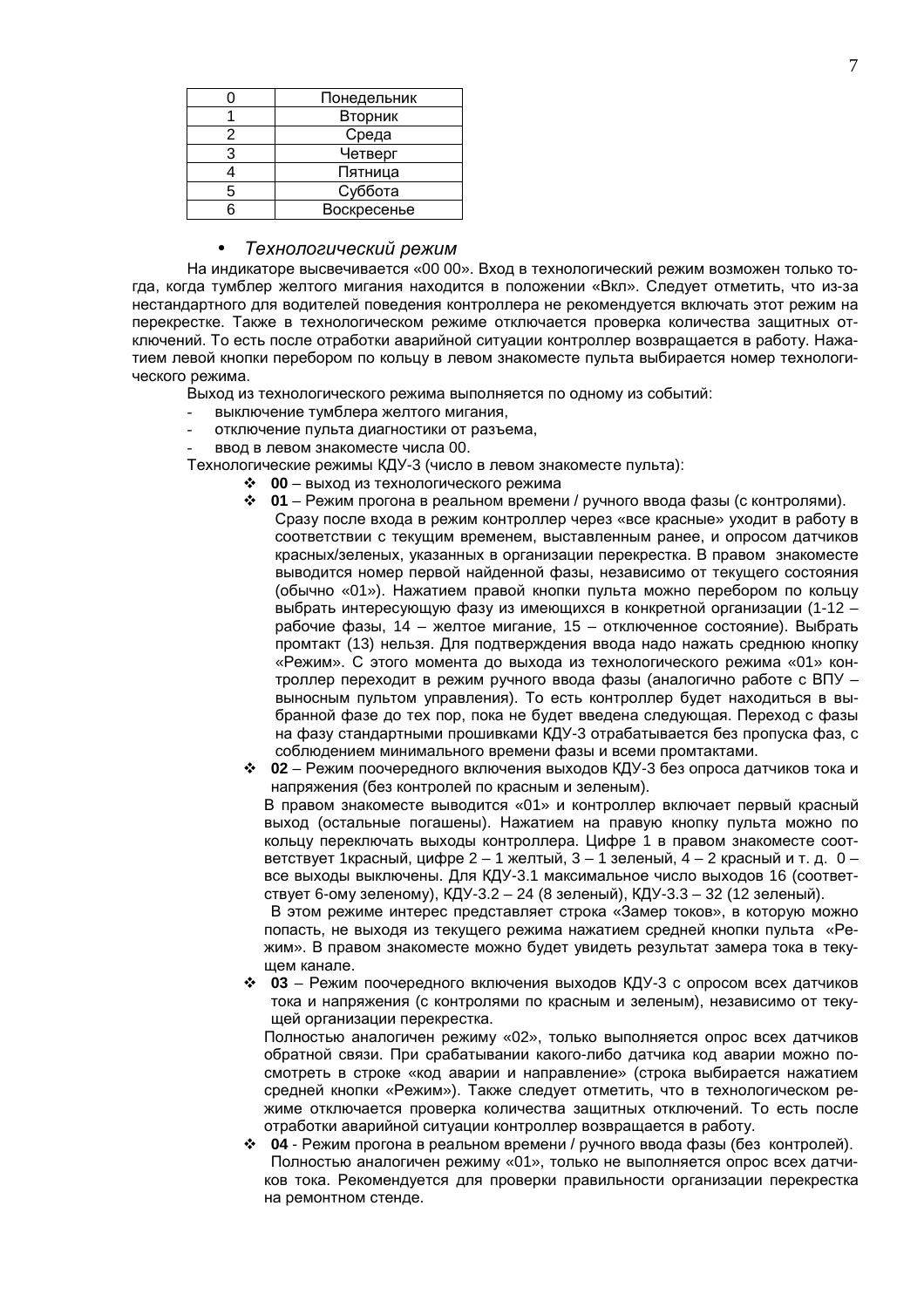#### Замер токов

В левом знакоместе выводится ноль в технологическом режиме работы или условный номер измеряемого канала при работе алгоритма поиска изменившейся нагрузки. Практической ценности для пользователя номер канала, в котором проходит замер тока, не представляет.

В правом знакоместе в условных единицах выводится либо текущий ток в технологическом режиме, либо его нормированное значение в рабочем режиме. Интерес представляет значение тока в технологическом режиме. Если переключатель SA1.x контроллера находится в положении «лампы» (замкнут, "ON"), число 99 примерно соответствует току 1,8А. При большем токе информация на индикаторе округляется до 99. Если переключатель SA1. х находится в положении «светодиоды» (разомкнут, «ОFF»), число 99 примерно соответствует току 0,5 А. При большем токе информация на индикаторе округляется до 99.

Доработанные контроллеры КДУ-1, КДУ-1м не поддерживают замер токов.

Перед запуском процедуры калибровки КДУ-3 под текущую нагрузку необходимо перевести контроллер в рабочий режим (так как в нем включаются все выходы, которые надо контролировать). Для запуска калибровки необходимо нажать правую кнопку пульта до появления в правом знакоместе надписи «d0». Процедура автоматической калибровки запушена. Через несколько минут (зависит от организации перекрестка) она завершится сама, без участия оператора. Об ее окончании говорит исчезновение надписи «d0». Если программное обеспечение контроллера не поддерживает калибровки, надписи «d0» Вы не увидите. Во время процедуры калибровки информация о текущей нагрузке записывается во Flash-память контроллера. Поскольку возможно использование микросхем Flash-памяти разных производителей, при калибровке КДУ-3 обратите, пожалуйста, внимание на маркировку микросхемы, поскольку от этого зависит положение джампера ХР1 контроллера, как это указано в таблице. Для КДУ-3М положение джампера безразлично.

| Тип микросхемы                  | Перемычка ХР1      |
|---------------------------------|--------------------|
| ATMEL 24C16<br>(Atmel)          | Не устанавливается |
| $24LC16 - I/P$ (Microchip)      | Устанавливается    |
| CHN 24C16 (ST Microelectronics) | Устанавливается    |

Для контроллера КДУ-3М положение джампера ХР1 безразлично.

#### Время аварии  $\bullet$

На индикаторе отображаются часы и минуты аварии в 24-х часовом формате<sup>2</sup>.

При отсутствии неисправности на индикатор ничего не выводится. Если счетчик попыток восстановления не исчерпан, при удачной попытке перезапуска контроллера информация о времени аварии удаляется с индикатора. Если индикация присутствует более 10 секунд (для стандартных прошивок КДУ-3), это говорит о том, что попытки восстановления исчерпаны. Перезапуск контроллера возможен только через выключение питания.

### День аварии

В правое знакоместо индикатора выводится день недели (0-6), когда возникла неисправность<sup>2</sup>. При отсутствии неисправности индикатор пустой. Поведение индикации дня аварии при перезапусках контроллера аналогично индикации времени аварии. Соответствие числа на индикаторе дням недели такое же, как и при вводе дня недели.

В левом знакоместе перед точкой в шестнадцатиричном виде выводится номер записи журнала аварий. По умолчанию он 0, выводится текущее состояние контроллера. Нажатием левой кнопки пульта можно увеличивать номер записи журнала аварий (по кольцу). При этом в строках «время аварии», «день аварии», «код и направление аварии» будет выводится информация из журнала. Причем, в строке «день аварии» будет указываться не день недели, а дата.

Чем больше номер записи, тем раньше произошла авария. Объем журнала зависит от контроллера, КДУ-3М обычно содержит 192 записи. После заполнения журнала новые события пере-

 $^{2}$ Для корректной работы предварительно должно быть правильно выставлено текущее время контроллера.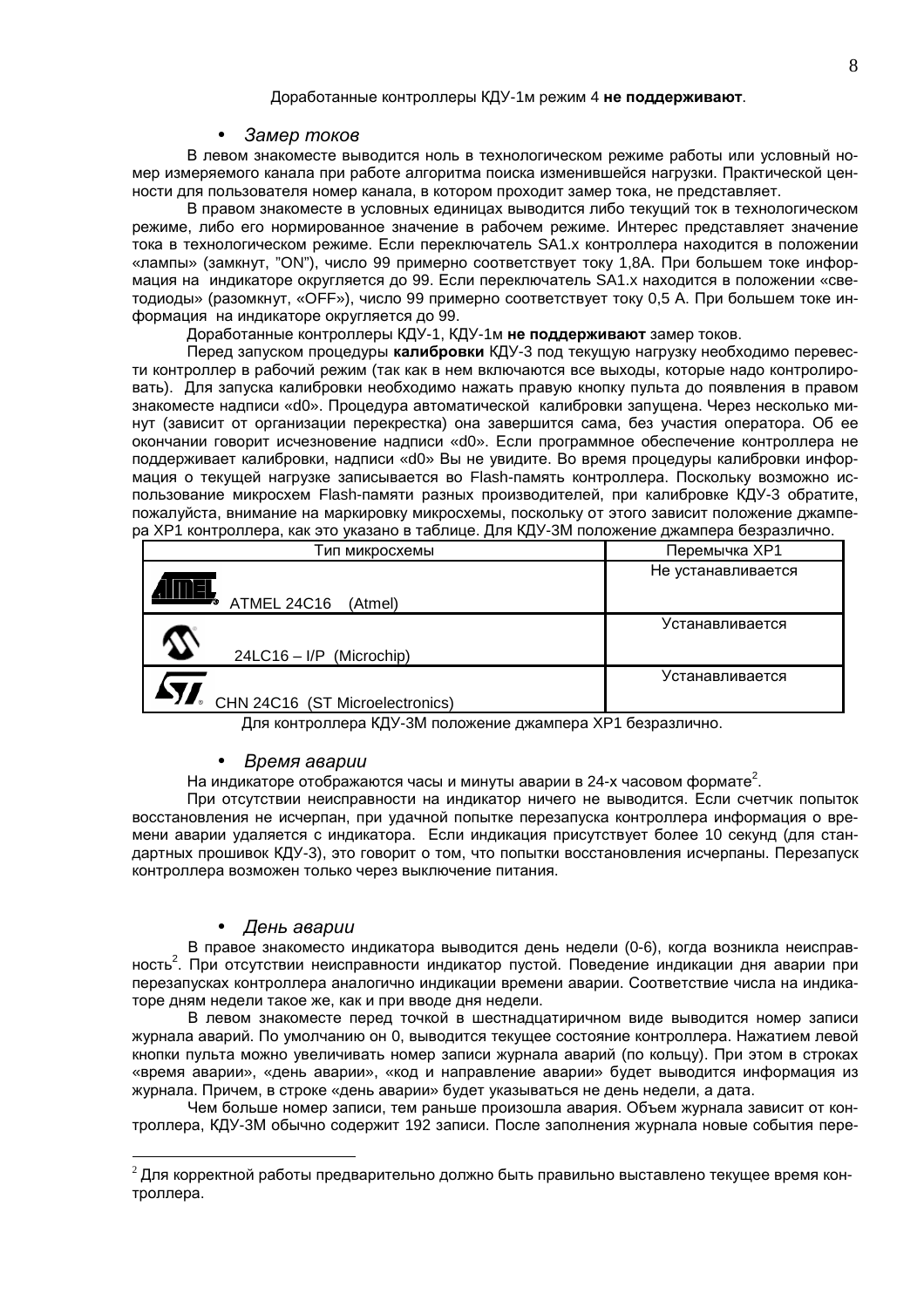тирают самые старые. Если во время просмотра журнала происходит авария, номер текущей записи автоматически сбрасывается в ноль и пульт индицирует текущее состояние контроллера. Обратите внимание: буква F при просмотре шестнадцатиричных цифр на индикаторе заменяется пробелом.

#### Код и направление аварии  $\bullet$

В левом знакоместе выводится код неисправности, а в правом - номер неисправного направления или контроллера (в случае каскадного включения), если это возможно определить.

| Код ошибки         | Причина                                                                                                                                                                                                                                                                            |
|--------------------|------------------------------------------------------------------------------------------------------------------------------------------------------------------------------------------------------------------------------------------------------------------------------------|
| <b>88 YY</b>       | Повреждение информации о перекрестке в микросхеме Flash - памяти.                                                                                                                                                                                                                  |
| <b>99 YY</b>       | Отказ сторожевого таймера.                                                                                                                                                                                                                                                         |
| AA YY              | Короткое замыкание или перегрузка выходных цепей.                                                                                                                                                                                                                                  |
| AB ZZ              | Перегрузка выхода (ток более 2,5 A)                                                                                                                                                                                                                                                |
| <b>BBXX</b>        | Конфликт зеленых. Несанкционированное появление напряжения на зеле-                                                                                                                                                                                                                |
|                    | ных лампах.                                                                                                                                                                                                                                                                        |
| <b>BD XX</b>       | Отказ датчика зеленых. Отсутствие напряжения на включенном выходе.                                                                                                                                                                                                                 |
| <b>CC XX</b>       | Перегорание красных. Обрыв красных контролируемых ламп.                                                                                                                                                                                                                            |
| CD <sup>3</sup> XX | Отказ датчика красных. Протекание тока в выключенном канале.                                                                                                                                                                                                                       |
| <b>DDYY</b>        | Сбой связи каскадируемых контроллеров.                                                                                                                                                                                                                                             |
| <b>EEYY</b>        | Сбой по питанию. Переход в энергосберегающий режим. (При отсутствии<br>сети этот код ошибки можно увидеть только после перевода тумблера<br>«ЖМ» в положение «вкл», при этом для выбора требуемой строки пульта<br>диагностики следует кратковременно нажимать на кнопку «Режим».) |

XX – Номер направления (01...06 для КДУ-3.1, 01...08 для КДУ-3.2, 01...12 для КДУ-3.3).

YY - Номер контроллера в случае каскадированиия (1 - ведущий, 2 - ведомый).

ZZ - Номер силового выхода (1 - «1кк» или «1кн», 2 - «1жл», 3 - «1зл», 4 - «2кк» или «2кн» и т. д.). В случае перезапуска контроллера индикация кода и направления аварии снимается. Все происходит так же, как и для времени и дня аварии.

Доработанные контроллеры КДУ-1, КДУ-1м не поддерживают коды CD, BD, DD.

Не все версии программного обеспечения КДУ-3 поддерживают коды AB, CD, DD.

Коды AB ZZ, BC KK поддерживаются КДУ-3М или КДУ-3 V7.xx.

В некоторых версиях после кода АА следует номер кадра, в котором произошло короткое замыкание (в Нех-виде). После умножения на 0,5 мс получается время с начала периода сети.

Кроме описанных выше кодов ошибки в журнале могут быть следующие инфо-сообщения (для КДУ-3М):

| Код ошибки | Причина                                                               |
|------------|-----------------------------------------------------------------------|
|            | Холодный старт. Полная инициализация после включения питания или рес- |
|            | тарта.                                                                |
| F0         | Выполнен перевод времени.                                             |
| F1         | Текущее время.                                                        |
| F2         | Выполнен вход в режим программатора. Выход через холодный старт (77)  |

#### Время и номер текущей фазы  $\bullet$

В левом знакоместе выводится время работы контроллера в текущей фазе. Время индицируется в секундах, от 1 до 99. В диапазоне 100...255 секунд на индикатор будет выводиться число «99». Затем начнется отсчет с 1 (раньше, в версиях pd3 х он начинался с 0). Время сложного промтакта отображается по отдельным тактам, отсчет в каждом такте с единицы.

В правом знакоместе выводится условный номер текущей фазы, который имеет значение от 1 до 15: 1...12 - номер фазы в соответствии с Вашей конфигурацией перекрестка; 13 - промтакт; 14 - желтое мигание; 15 - отключенное состояние.

 $3$  Для спецверсий программного обеспечения КДУ-3.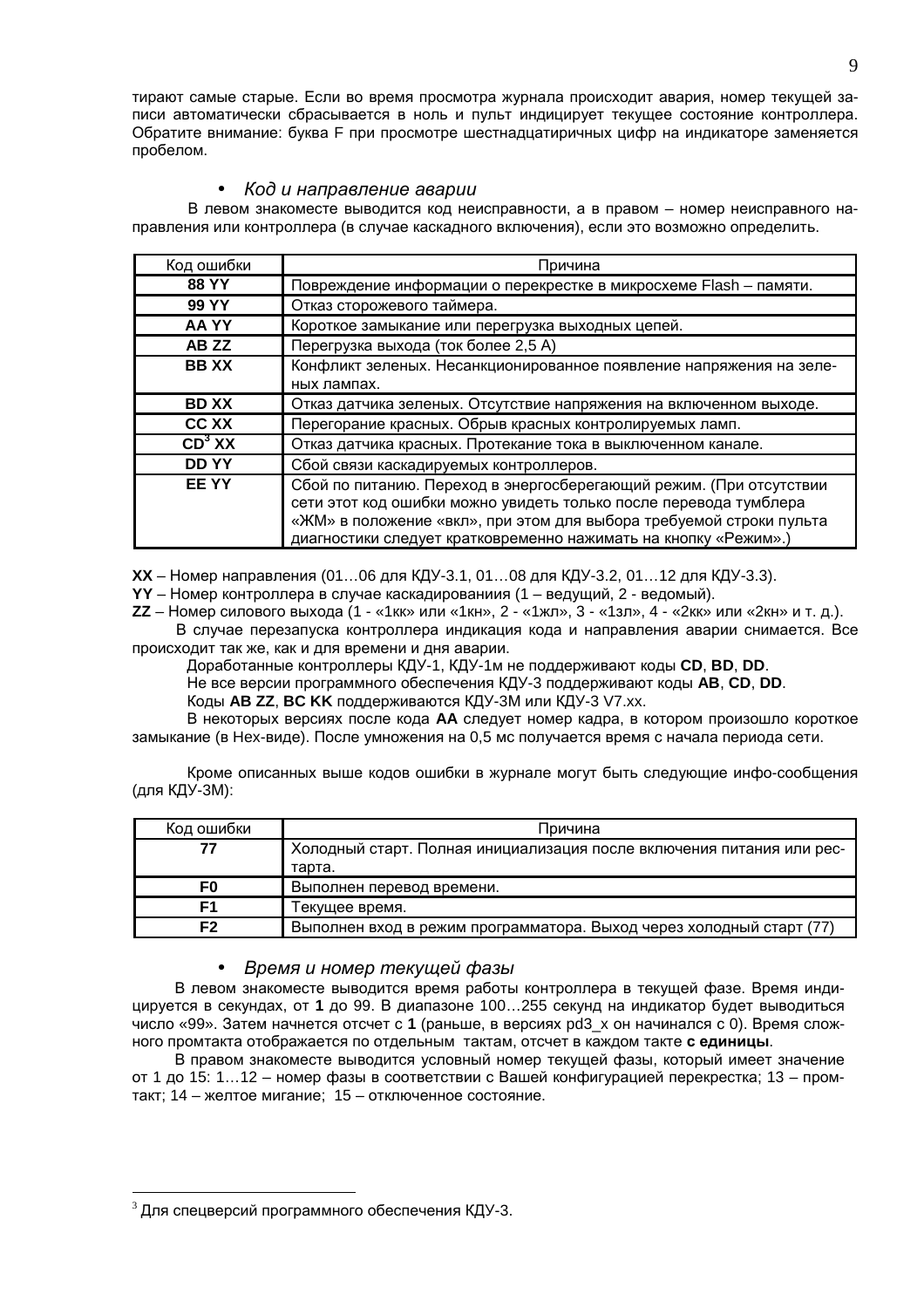### Назначение дополнительных строк пульта

Дополнительные строки вызываются после строки «Время и номер текущей фазы». Перемещение по ним такое же, как и по стандартным строкам - по кольцу, нажатием средней кнопки пульта. После последней дополнительной строки следует строка «Текущее время». При работе с дополнительными строками светодиоды справа гаснут. При работе контроллера в технологическом режиме меняется вход в режим просмотра дополнительных параметров: надо нажать и удерживать нажатой среднюю кнопку пульта в строке «Время и номер текущей фазы». Тогда будет вызвана вторая дополнительная строка (файловый менеджер недоступен).

## • П - файловый менеджер

На индикатор выводится «П-00». Это стартовая позиция, 00 справа - номер отсутствующего файла. Сделано сознательно, чтобы случайно не запустить на исполнение первый записанный файл.

В этом режиме левая кнопка пульта запускает выбранный файл на исполнение. Правая кнопка увеличивает номер файла на единицу, позволяя перебирать по кольцу до 99 файлов. Как уже сказано, файл номер 0 запустить нельзя.

В данной версии прошивки распознаются четыре типа файлов:

- перемещаемые программы .kts на индикаторе слева высвечивается тип «ПР»;
- $\mathbb{Z}^{\mathbb{Z}}$ организации перекрестков .k0, .k1 - на индикаторе слева высвечивается тип «ПП»;
- планы громкости .u0 на индикаторе слева высвечивается тип «ПУ»;  $\mathbf{r}$
- неподдерживаемые файлы такие просто пропускаются при нажатии правой кнопки пульта (номер текушего файла меняется скачком), а если такое невозможно, на индикаторе слева высвечивается «П-». Запустить такие файлы на выполнение нельзя.

Запуск программы позволяет легко вводить новые функции в пульт. Например, это может быть программа для работы с новым оборудованием, что позволяет использовать один и тот же пульт для обслуживания нескольких типов устройств.

Что делать после запуска программы, приведено в описании на подгружаемый модуль. Выход из него всегда выполняется через перезапуск пульта.

Программирование организации перекрестка - довольно ответственная операция. Предварительно необходимо освоить программирование контроллера с помощью кабеля в условиях лаборатории (п.12.6 технического описания контроллера КДУ-3).

Мы советуем Вам при выезде на перекресток иметь запасную микросхему Flash-памяти, джампер (перемычку), а также загружать в пульт минимум две организации перекрестка - старую и новую, чтобы Вы смогли на объекте выполнить откат назад. Некоторые версии программного обеспечения КДУ-3 не поддерживают программирование пультом ПД-2.

Перед началом программирования контроллер должен быть подготовлен к нему:

- Корректно, через желтое мигание, выключите контроллер (тумблер «ЖМ» остался в положении «вкл».).
- Достаньте электронный блок из монтажной панели и установите джампер XP1, если он не установлен (на плате находится выше процессора D5). Все блоки КДУ-3 комплектуются джамперами, он надет хотя бы на один вывод.
- Установите электронный блок в монтажную панель и включите питание контроллера.
- Подключите пульт диагностики ПД-2.

Старт программирования сопровождается сменой индикации в левом знакоместе с «ПП» на « П». Справа выводится информация о кодах ошибок. Программирование организации выполняется по этапам:

- Установление связи с программируемым контроллером (обычно не более 1 секунды). При отсутствии связи выводится « Ппо» (по - нет). Необходимо убедиться в исправности контроллера и качестве контакта в разъеме пульта.
- Проверка положения тумблера «ЖМ» на монтажной панели контроллера (обычно не более 2 секунд). Он должен быть в положении «вкл». В противном случае на индикатор выводится « ПУb» (Уb - Yellow blinking, желтое мигание). До конца программирования эта проверка будет выполняться в фоновом режиме.
- Проверка наличия джампера (перемычки) ХР1 на электронном блоке КДУ-3.х. разрешающего запись флэш-памяти. До конца программирования выполняется в фоновом режиме. Если не удается выполнить запись, на индикатор выводится « ПЈР» (JP - Jamper,

 $4$  Не все версии программного обеспечения КДУ-3 поддерживают фоновый опрос состояния тумблера «ЖМ» во время программирования.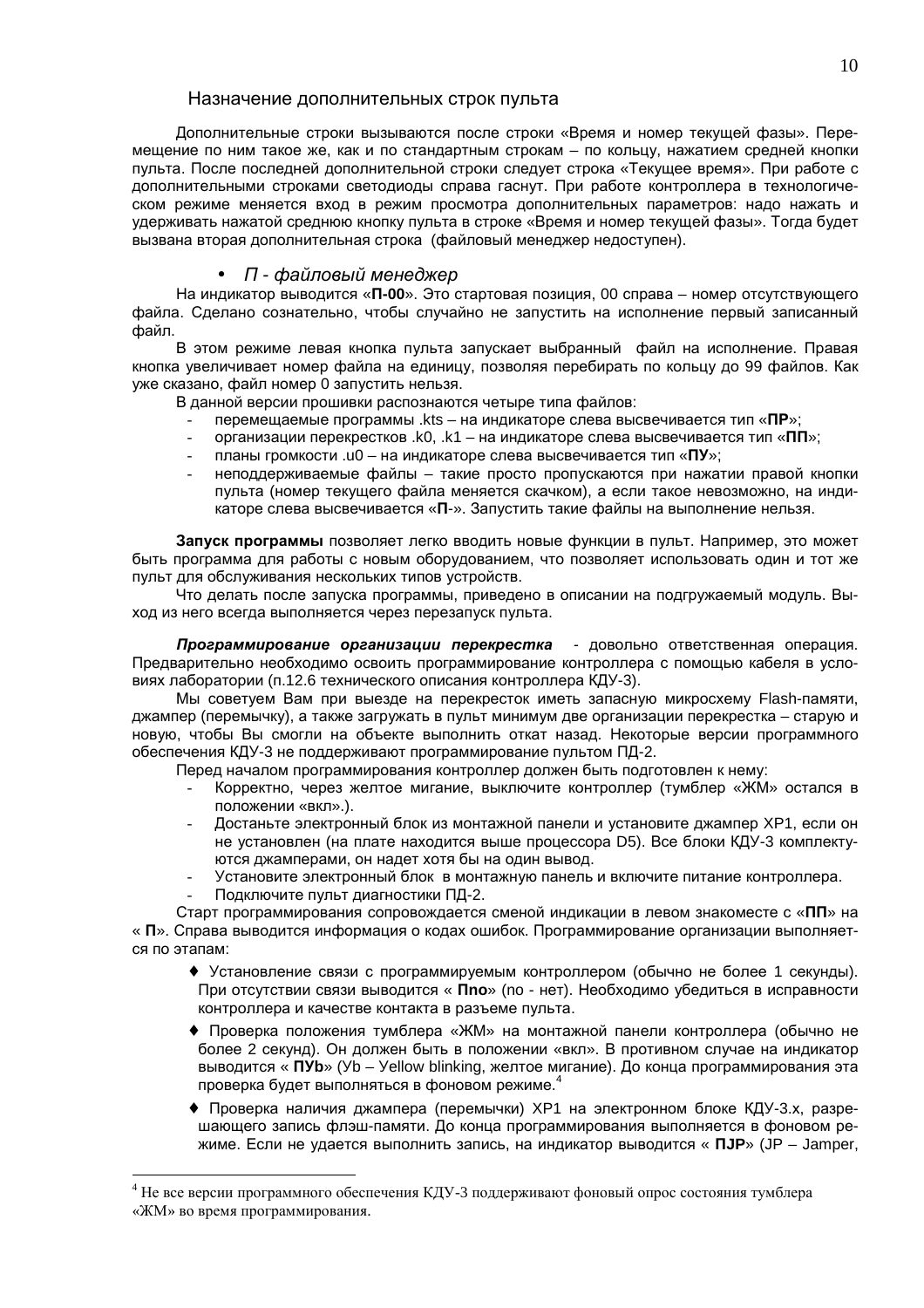перемычка). Надо установить джампер, он должен обеспечивать надежный электрический контакт. Возможно, это дефект микросхемы флэш-памяти контроллера.

• Программирование. В крайнем правом знакоместе должна мигать точка - процесс начался. Мигание может быть неритмичным, это нормально. Если точка постоянно светится или погашена, процесс приостановлен. Возможно, пропало основное питание контроллера. При отсутствии ошибок на индикаторе только «П. ».

Время программирования зависит от размера прошивки (тот размер, что выводится в программе pd2FM) и количества ошибок. В среднем, при отсутствии ошибок, скорость программирования 110 байт в секунду. Типовая прошивка - 400...500 байт (3...5 секунд), максимальная, которая может быть, 2048 байт (18 секунд).

• Верификация (повторная проверка записи). На индикатор выводится «СП ». В крайнем правом знакоместе должна мигать точка. Если точка постоянно светится или потушена, процесс приостановлен. Возможно, пропало основное питание контроллера.

Проверка идет до первой ошибки. Если ошибок нет, на 1 секунду на индикатор выводится «СПdА» (dA - да, положительный результат), иначе «СПпо» (по - нет, отрицательный результат). После чего мы оказываемся в стартовой позиции «П-00» менеджера файлов, а контроллер должен перейти в рабочий режим (желтое мигание). Переход может сопровождаться щелчком реле на монтажной панели - это нормально.

Время верификации зависит от размера прошивки. В среднем скорость верификации 230 байт в секунду. Типовая прошивка - 400...500 байт (2...3 секунды), максимальная, которая может быть, 2048 байт (9 секунд).

Для аварийного завершения процесса можно выключить питание контроллера. Если Вы отключили разъем пульта во время программирования, необходимо выключить и включить питание контроллера. После такой процедуры контроллер может периодически шелкать реле.

Если по каким-либо причинам процесс программирования остановился на длительное время (1-2 минуты), выключите и включите питание контроллера, после чего повторите процесс программирования.

#### По окончании программирования необходимо установить джампер ХР1 в соответствии с таблицей в пункте «Замер токов».

Программирование планов громкости - выполняется аналогично программированию организации перекрестка. В менеджере файлов планы громкости отображаются символами «ПУ», а не «ПП». И нет необходимости переключать какие-либо тумблеры или переставлять перемычки в устройстве.

### • РУ - команда ручного управления

В левом знакоместе выводится «РУ», в правом - номер фазы в принятой команде ручного управления, который имеет значение от 0 до 15: 0 - команда ручного управления отсутствует; 1...12 - номер фазы пользователя; 14 - желтое мигание; 15 - отключенное состояние. Чередование числа справа с нулем свидетельствует о нормальном приеме команд РУ.

Команда РУ для контроллера самая приоритетная.

#### dУ – номер режима диспетчерского управления  $\bullet$

В левом знакоместе выводится «dУ», в правом - номер режима диспетчерского управления: 0 - нет диспетчерского управления (биты ДУ, ЗУ не приняты), 1 - диспетчерское управление (бит ДУ), 2 - «зеленая улица» (принят бит ЗУ), 3 - одновременно приняты биты ДУ и ЗУ(диспетчерское управление приоритетнее). По строке «СУ» ниже можно сказать, держит контроллер текущую фазу («СУ 0») или переходит / перешел в диспетчерскую фазу или фазу «зеленой улицы».

Диспетчерское управление следующее по приоритету после РУ.

### • СУ-команда координированного управления

В левом знакоместе выводится «СУ», в правом - номер фазы в принятой и отфильтрованной команде координированного управления, который имеет значение от 0 до 15: 0 - команда координированного управления отсутствует; 1...12 - номер фазы пользователя; 14 - желтое мигание; 15 - отключенное состояние.

Для понимания режима работы контроллера важно, был принят бит ДУ или нет (строка «dy» выше). Если бит ДУ принят, число справа – номер фазы диспетчерского управления, в которую должен перейти контроллер, если фаза соответствует организации перекрестка. Ноль справа при принятом бите ДУ говорит о том, что контроллер должен «застыть» в текущей фазе.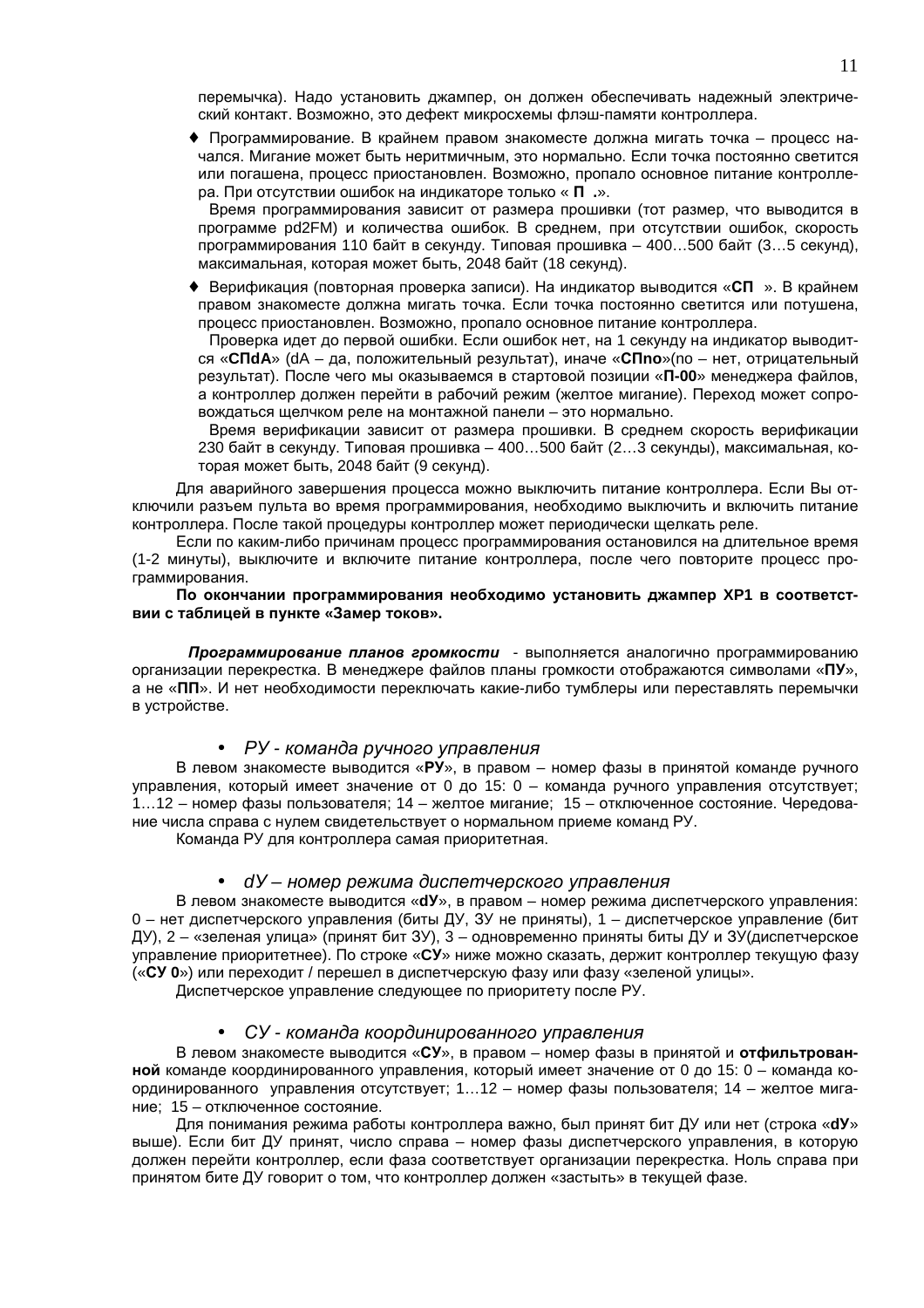Если бит ДУ не принят, число справа - номер фазы обычного координированного управления, следующего по приоритету после ДУ. Ноль справа - локальное управление. Работа в соответствии с организацией перекрестка, занесенной в микросхему Flash-памяти контроллера.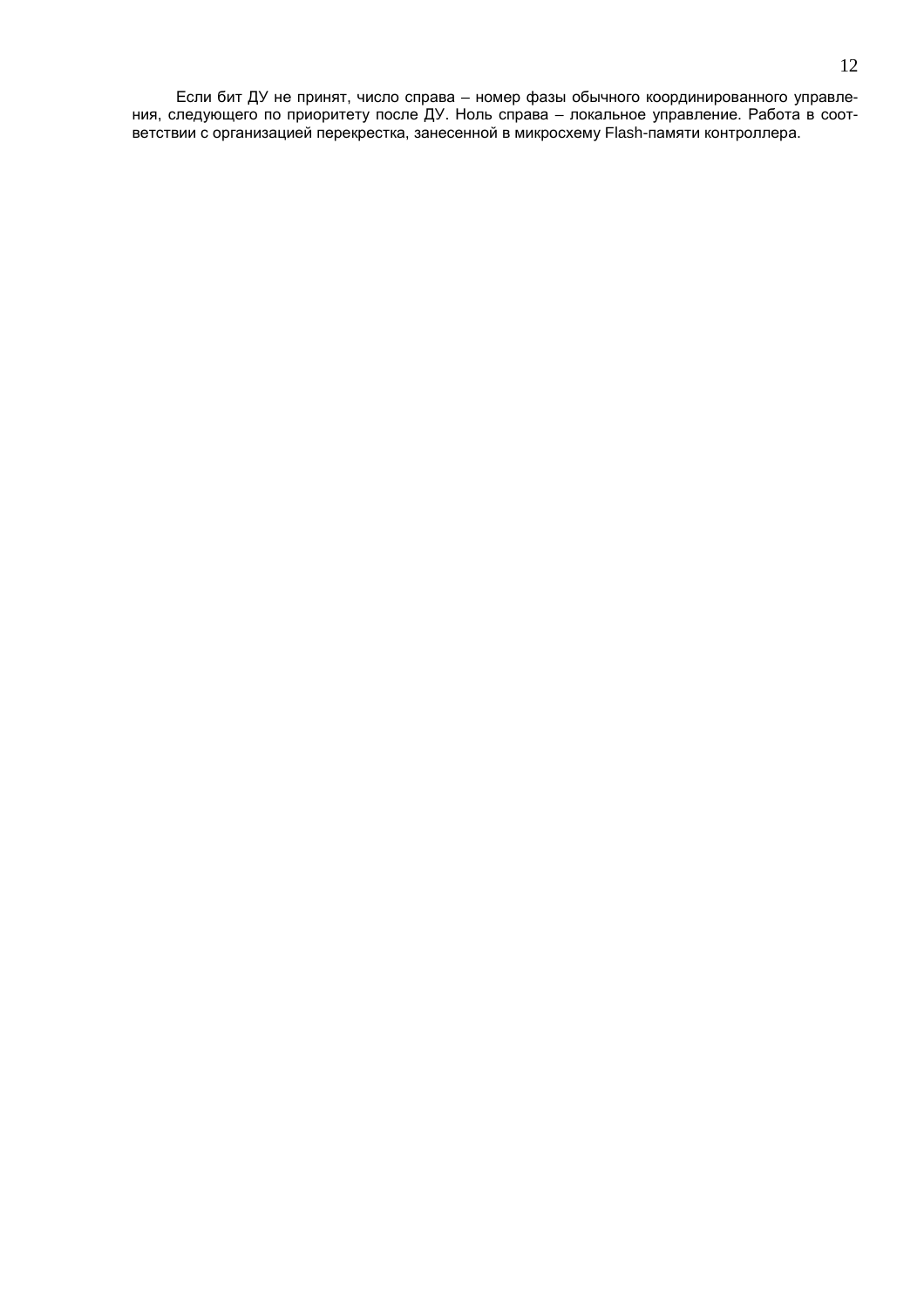

# Работа с контроллерами КДУ-1, КДУ-1м

На рисунке слева Вы видите внешний вид пульта.

Пульт диагностики представляет собой переносной прибор. имеющий на лицевой стороне четырехразрядный светодиодный дисплей, предназначенный для отображения знакочисловой информации. восемь светодиодных индикаторов для отображения типа выводимой информации и три управляющие кнопки, предназначенные для выбора типа выводимой информации на дисплей "режим", изменения значения первых двух знаков на дисплее "00:" и вторых двух знаков ":00".

Вынесенный на **VДЛИНЯЮЩЕМ** кабеле разъем служит для подключения пульта к контроллеру.

При подключении пульта к разъему Х2 работающего контроллера, расположенного на лицевой стороне панели монтажной, на дисплее должно показываться текущее время, отсчи-

## Назначение строк и кнопок пульта ПД-2 при работе с КДУ-1, КДУ-1м

тываемое в данное время внутренним таймером контроллера, а на панели пульта должен загореться светодиод "текущее время". В этом режиме производится правильная установка текущего времени путем нажатия кнопок "00:" и ": "00". При однократном нажатии кнопки "режим" на панели должен загореться светодиод "день недели", а на индикаторе высветится цифра, соответствующая этому дню. При этом значение 0 соответствует понедельнику, 1 - вторнику и т.д. Нажатием кнопки ":00" устанавливается правильное значение. Следующая позиция позволяет провести проверку работоспособности всех выходов контроллера в условиях лаборатории. Для этого необходимо перевести тумблер "ЖМ" в верхнее положение, установить кнопкой "00:" значение на табло "06" и после погасания желтого мигания нажатием кнопки ":00" будут поочередно включаться каналы в следующем порядке: 1к, 1ж, 1з, 2к, 2ж, 2з, и т.д. Если установить кнопкой "00:" код "05", то данная проверка будет производиться с контролем протекания тока по красным лампам и наличия несанкционированного напряжения на зеленых выходах. Позиции "время авар", "день авар", и "код и напр" используются для снятия информации о причине перехода контроллера в отключенное состояние или желтое мигание. В режиме "время авар" на дисплее будет указано время переключения контроллера, в режиме "день авар"- день недели, в который это переключение произошло. В режиме "код и напр" в первых двух цифрах будет указан код аварийного переключения контроллера, при этом код АА соответствует отключению контроллера по причине короткого замыкания или перегрузке выходных цепей, код ВВ - отключение контроллера при несанкционированном появлении напряжения на выходе зеленых ламп, код СС - переход контроллера в желтое мигание при перегорании контролируемых красных ламп. Во втором и третьем случае, на других двух цифрах дисплея будет указан номер направления, вызвавшего данное состояние. В последней позиции выводится номер текущего такта и время в секундах, оставшееся до следующего.